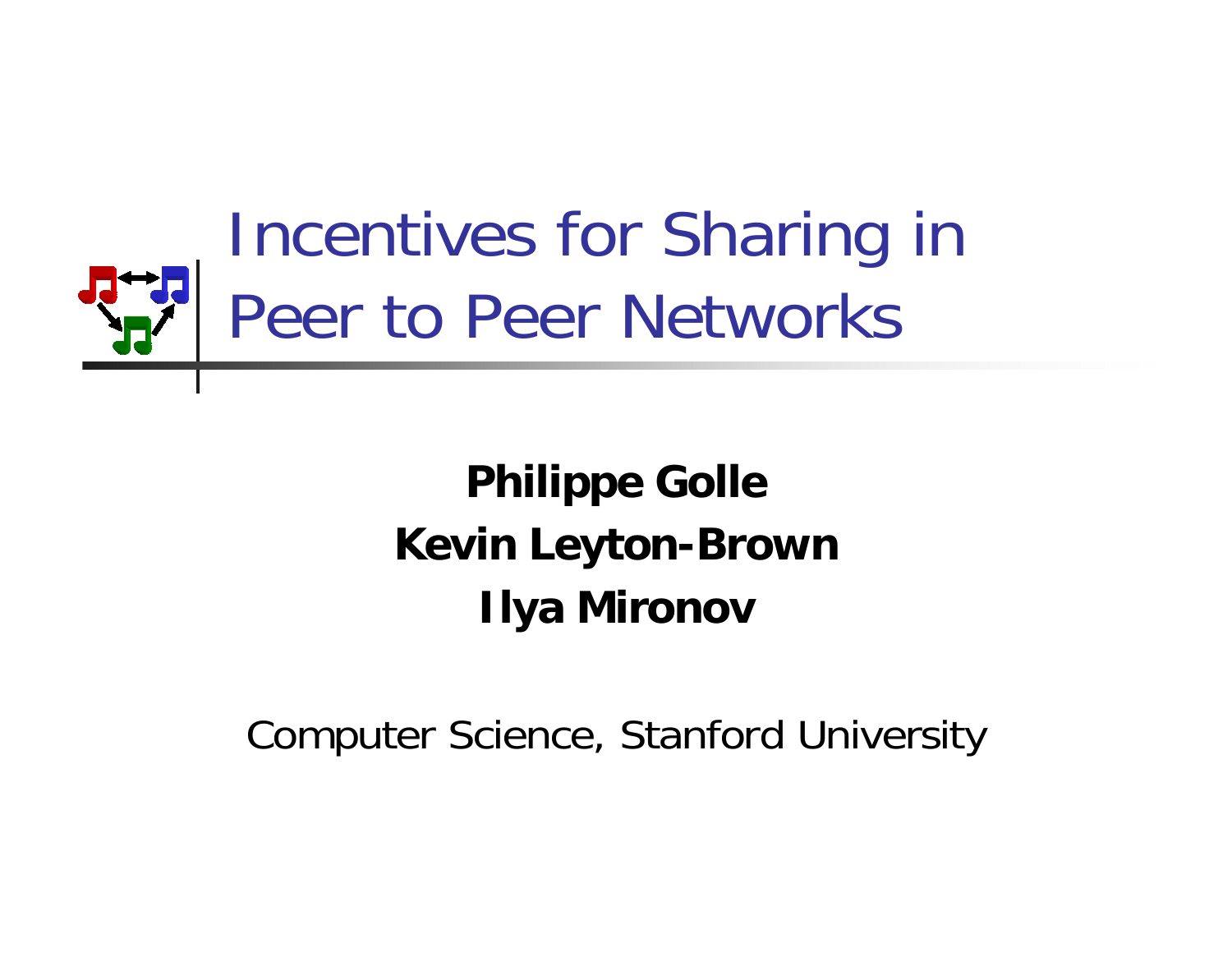#### Motivation: Napster System (May 1999 – July 2001)

- Ξ Dominant strategy for non-altruistic agents to share nothing and download as much as possible
	- **Fame-rider problem**
	- study of Gnutella: 70% of users shared nothing
- Why does anyone share?
	- **Example 1** client requires users to opt out of sharing
	- service free, fosters sense of community
- Why isn't this enough?
	- **a** advent of for-profit systems
	- П service with more shared files is more competitive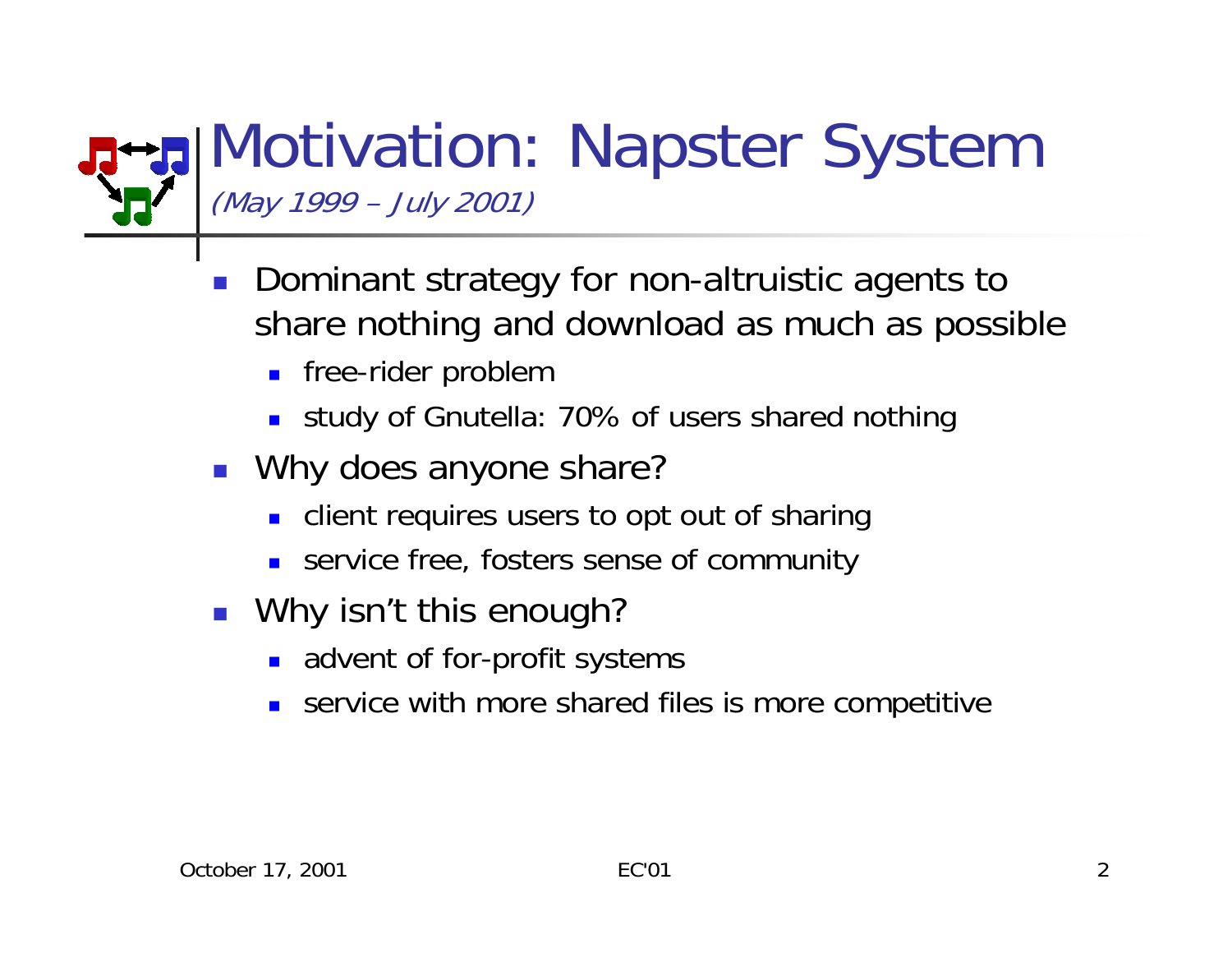

- Ξ Unlike talk on Monday, no discussion of fair exchange, escrow, watermarking issues
- Model:
	- a very simple game-theoretic model of a P2P file sharing system, free-rider problem
- **Theory:** 
	- **pros and cons of three payment schemes that give rise to** strict equilibria in which free-riding does not occur
- **Experiments:** 
	- **nobust convergence to the same equilibria in an enriched** model; also some interesting behaviors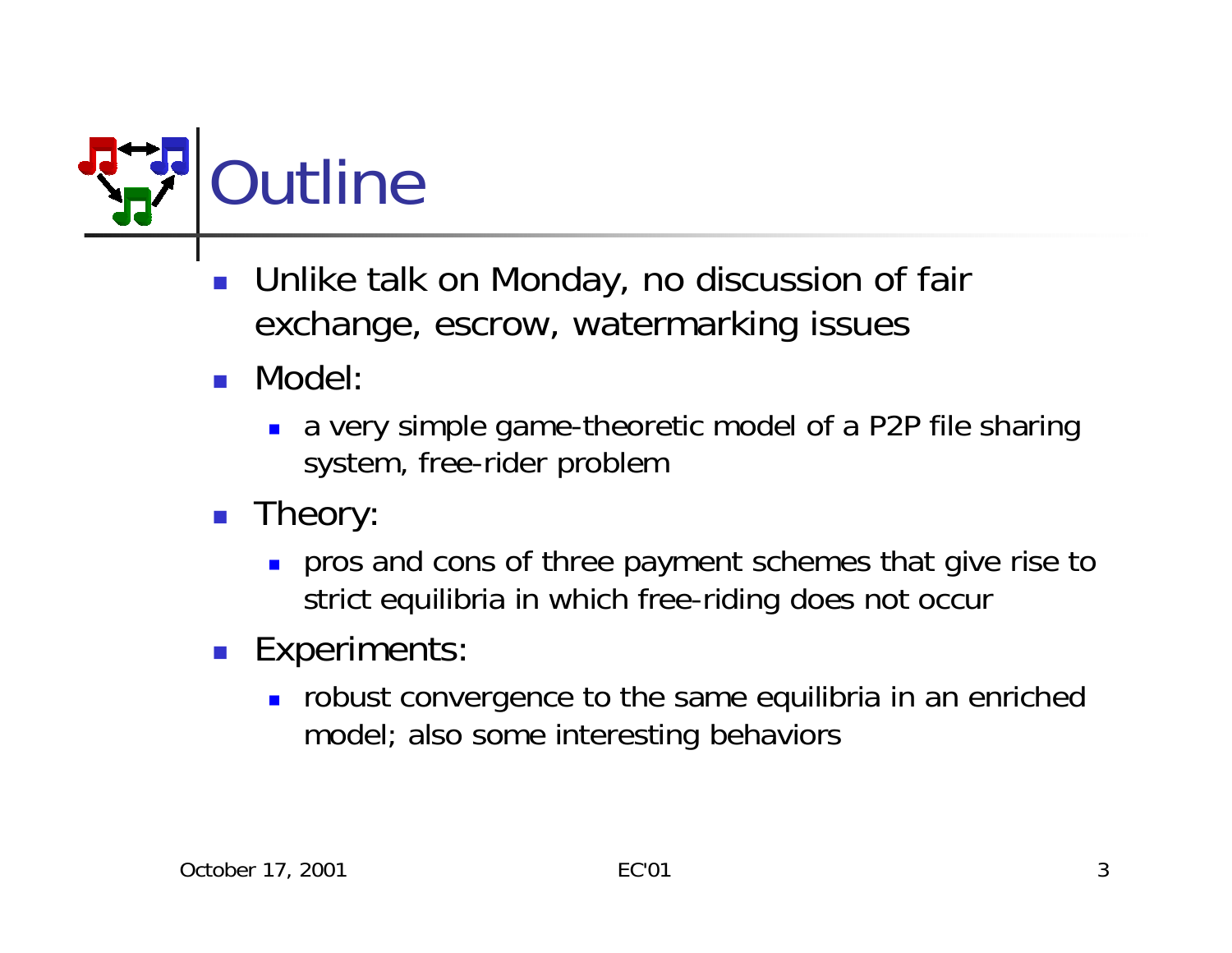

- $\mathbb{R}^2$  Single-shot game in which agents choose a level of sharing, level of downloading
- **Utility depends on:** 
	- amount downloaded
	- **DED variety of the network**
	- disk space used
	- **bandwidth used**
	- altruism
	- **Financial transfer**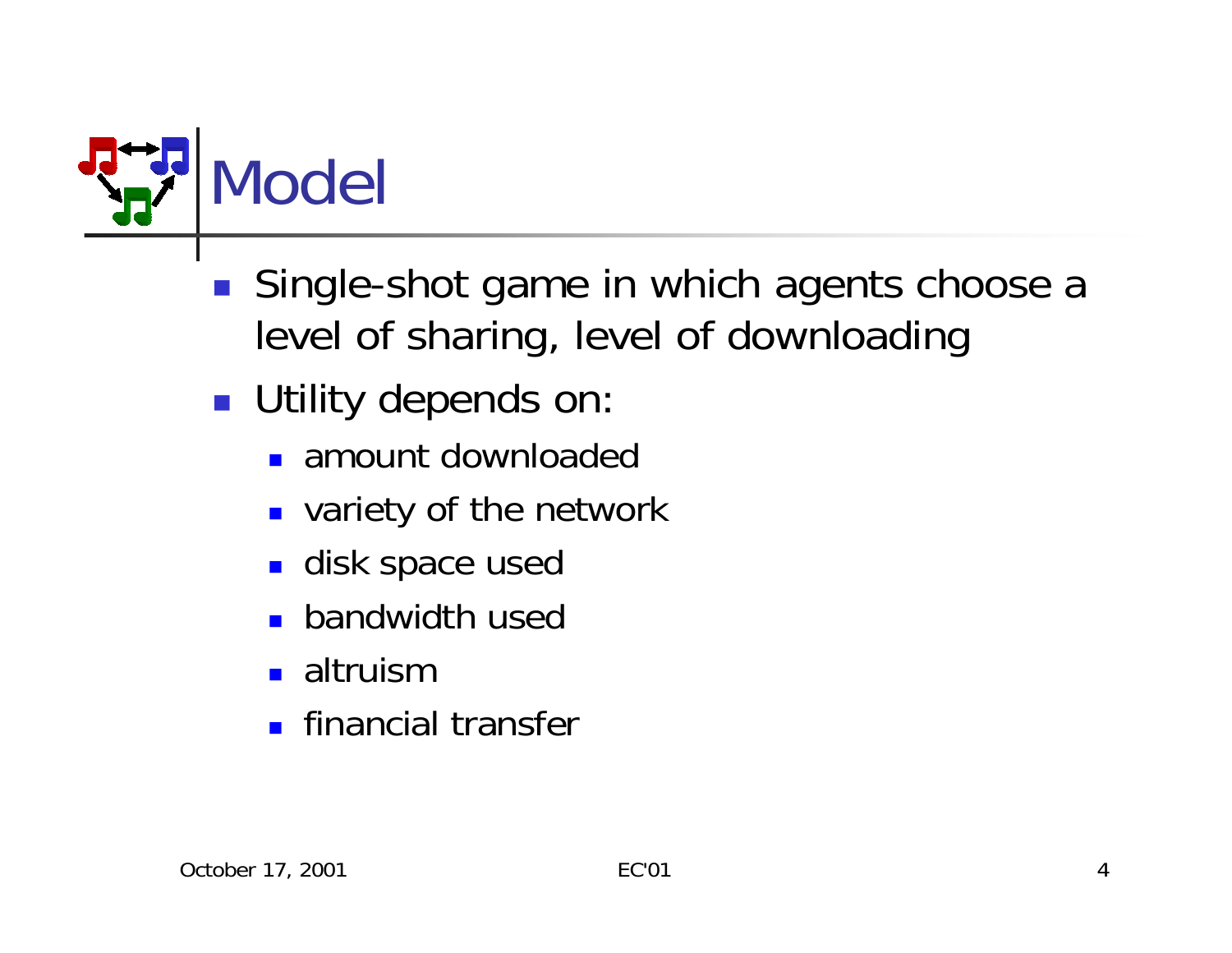

- Ξ Scheme:
	- charge users for downloads, reward them for uploads
	- overall, the system breaks even
- **Advantage** 
	- П unique, strict equilibrium for all agents to both share and download maximally
- $\mathcal{L}^{\text{max}}_{\text{max}}$  Disadvantages:
	- $\blacksquare$  equilibrium doesn't hold for risk-averse agents: they don't directl y control their number of uploads
	- **u** users can make a profit
	- П users dislike micro-payments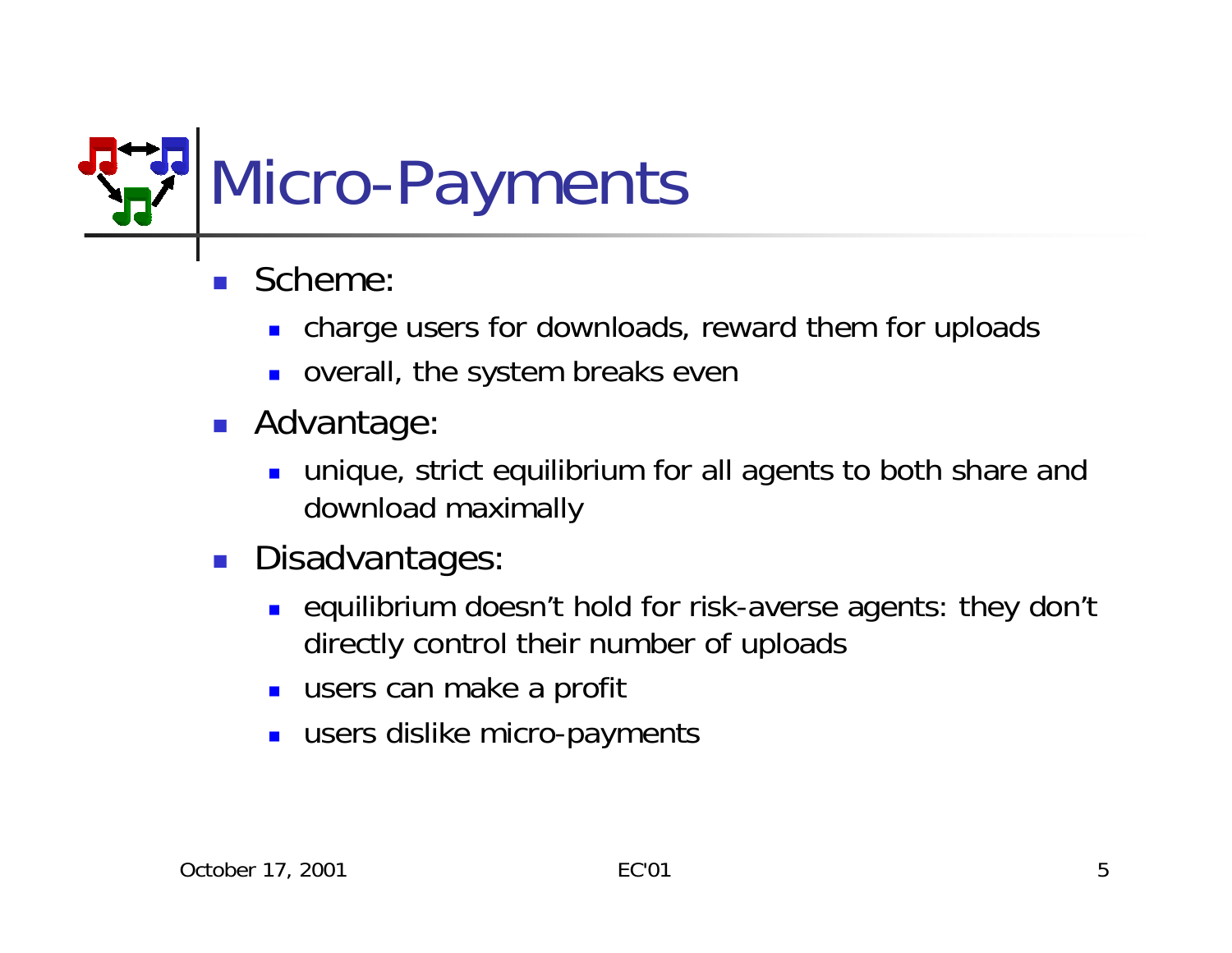## Quantized Micro-Payments

- Scheme:
	- **•** charge a fixed price for each block of  $b$  files
	- **Fig. 2** reward uploads as before
- **Advantages**:
	- **no may be preferable to users**
	- unique, strict equilibrium as before
- **Disadvantage** 
	- **.** collusion: agents can direct their zero-marginalcost downloads to others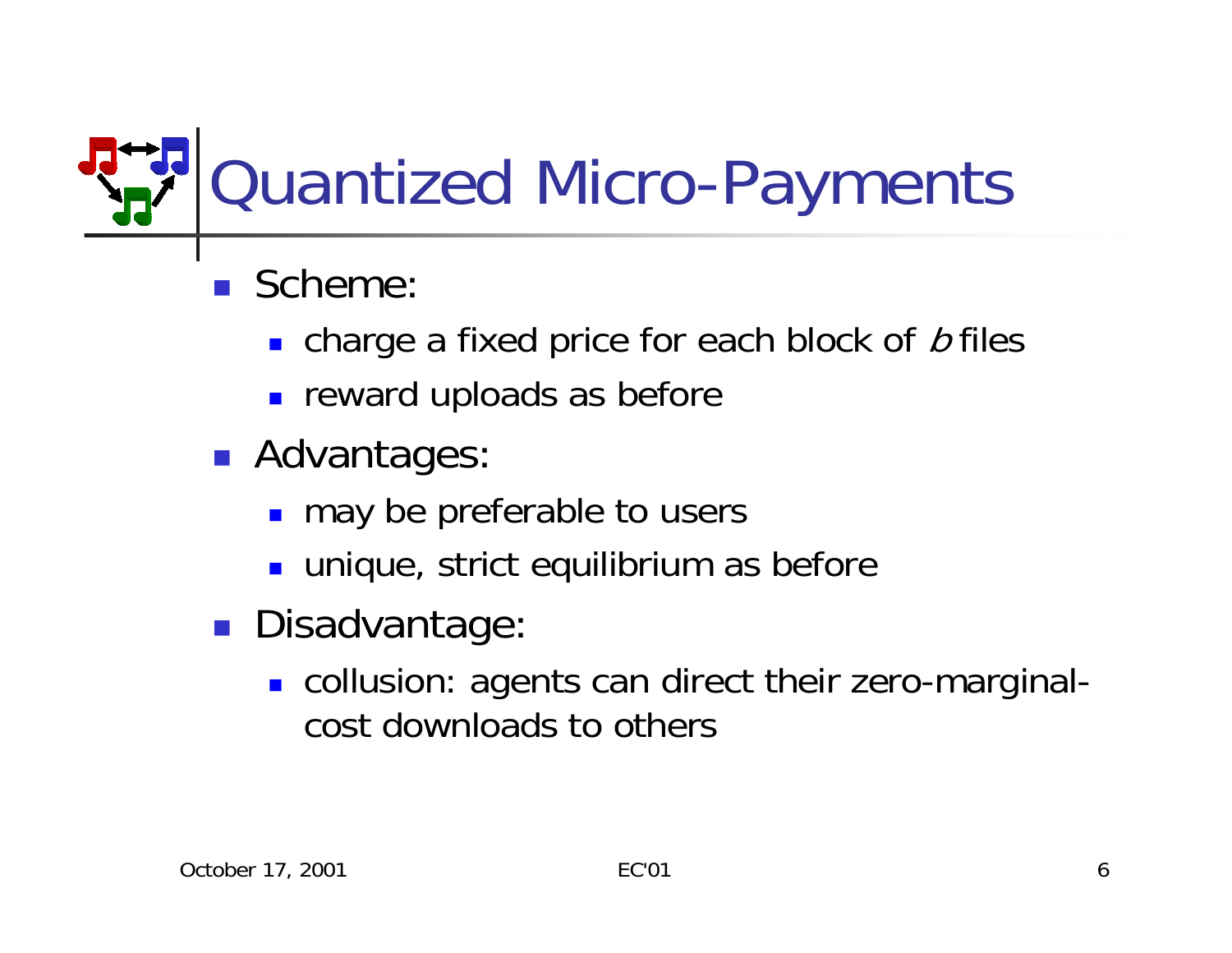# Points, Rewarding Sharing

- Ξ Scheme:
	- **.** "points" currency: points can be bought but not sold
	- $\blacksquare$ pay agents for size of material shared
- **Advantage** 
	- П no agent makes a profit
	- П maximal sharing, downloading is a strict equilibrium
- $\mathcal{L}^{\mathcal{L}}$  Disadvantages:
	- no sharing, maximal downloading is also strict equilibrium
	- **.** agents don't want their shared files to be downloaded
		- share at off-peak times, share unpopular files
	- **.** agent could stop sharing as soon as a file is requested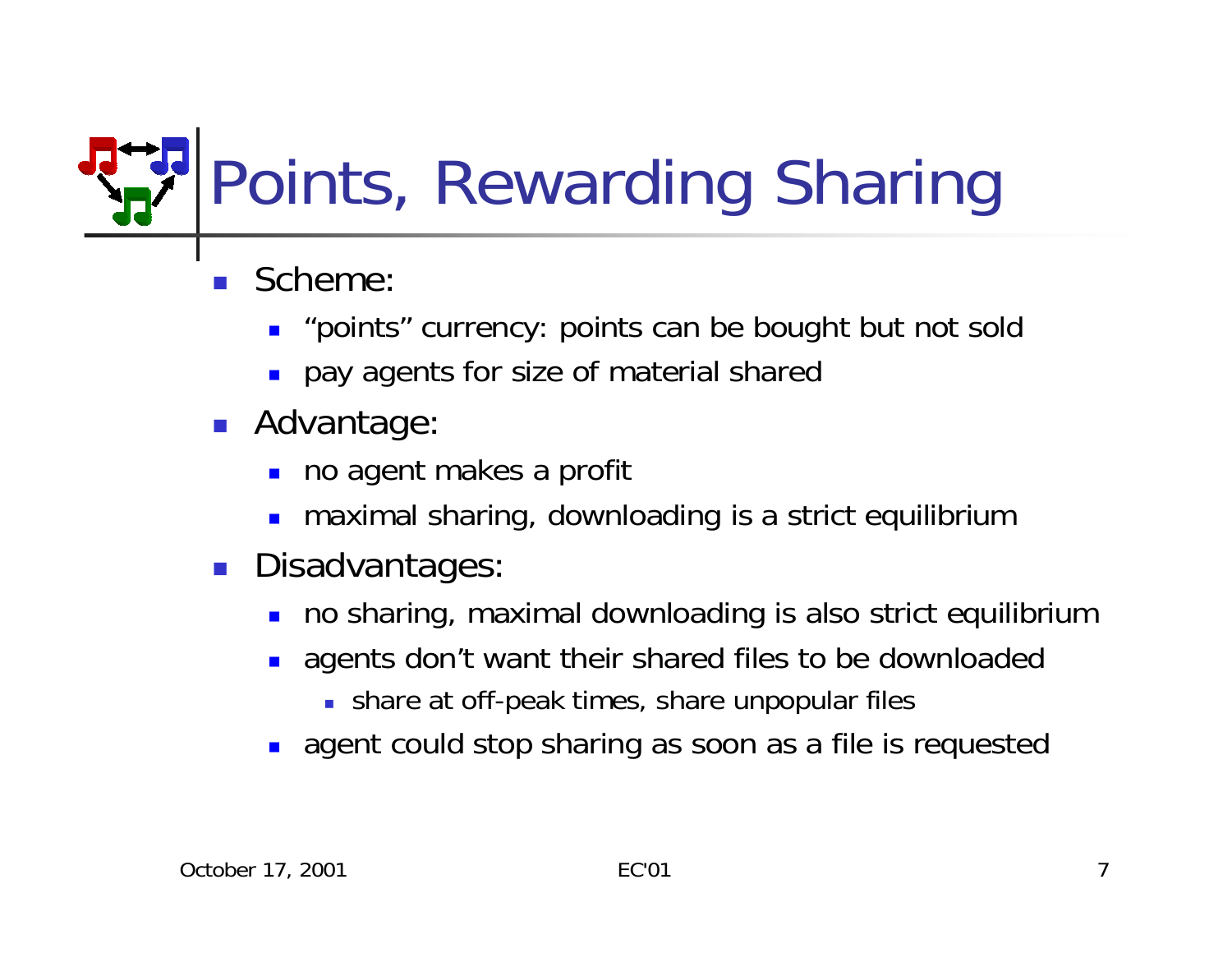Experimental Results

- $\mathbb{R}^2$ Experiments using TD Q-learning
- **Nalidate and enrich our theoretical model:** 
	- **L** levels of risk-aversion
	- $\blacksquare$  utility functions
	- **Example 1** different types of files and agents
- **Experiments:** 
	- **strategy convergence in this richer setting**
	- **nd interesting effects**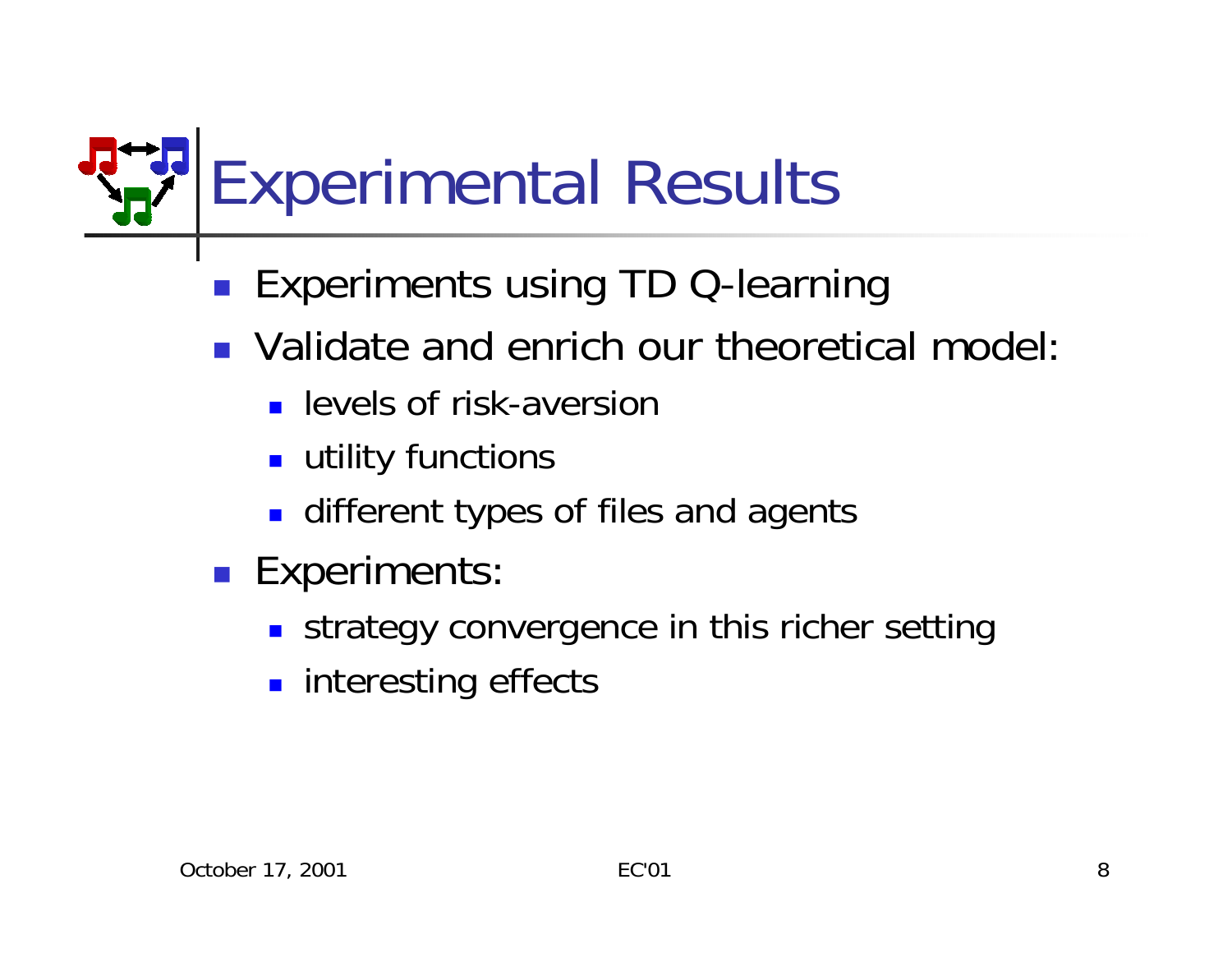

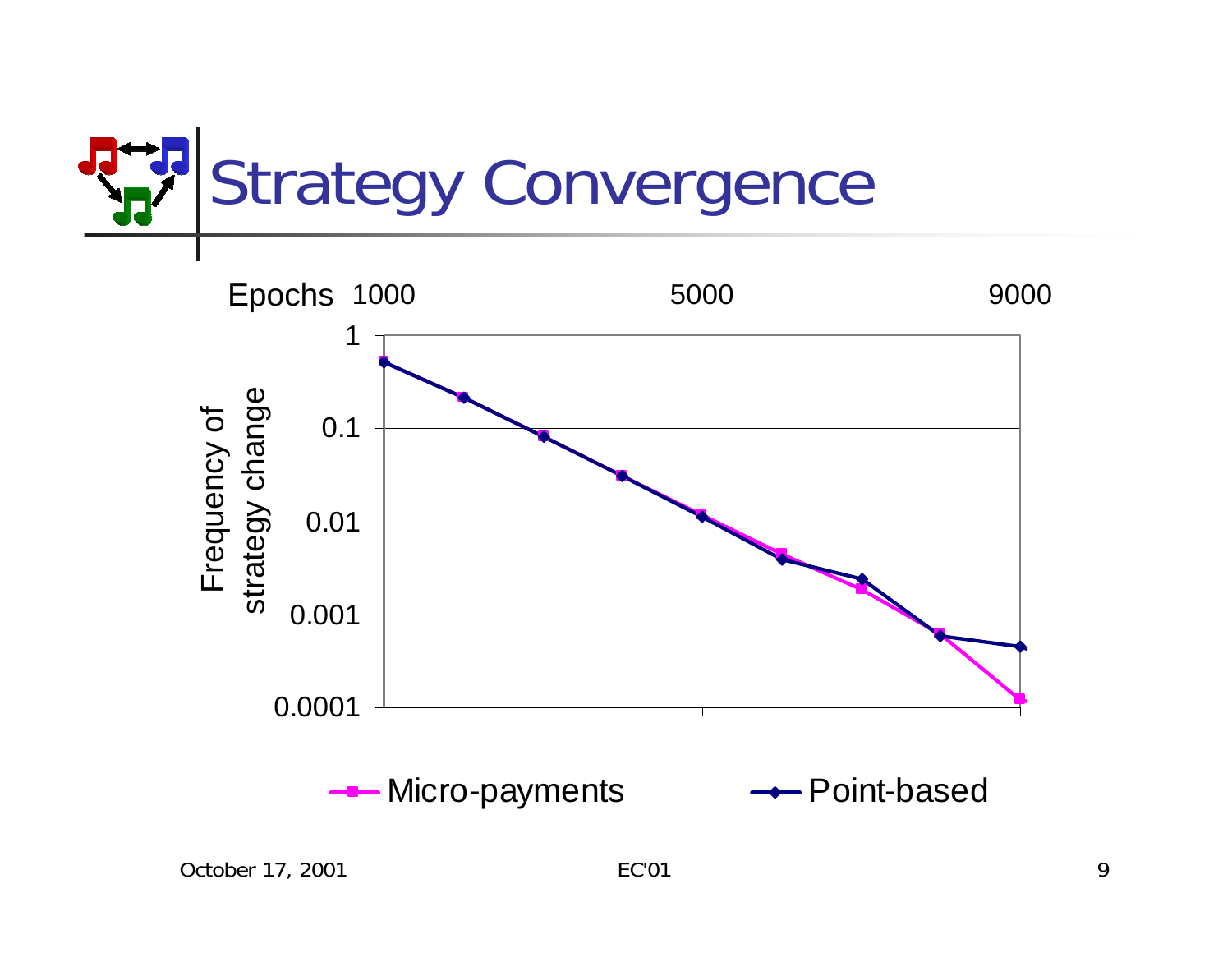

October 17, 2001 10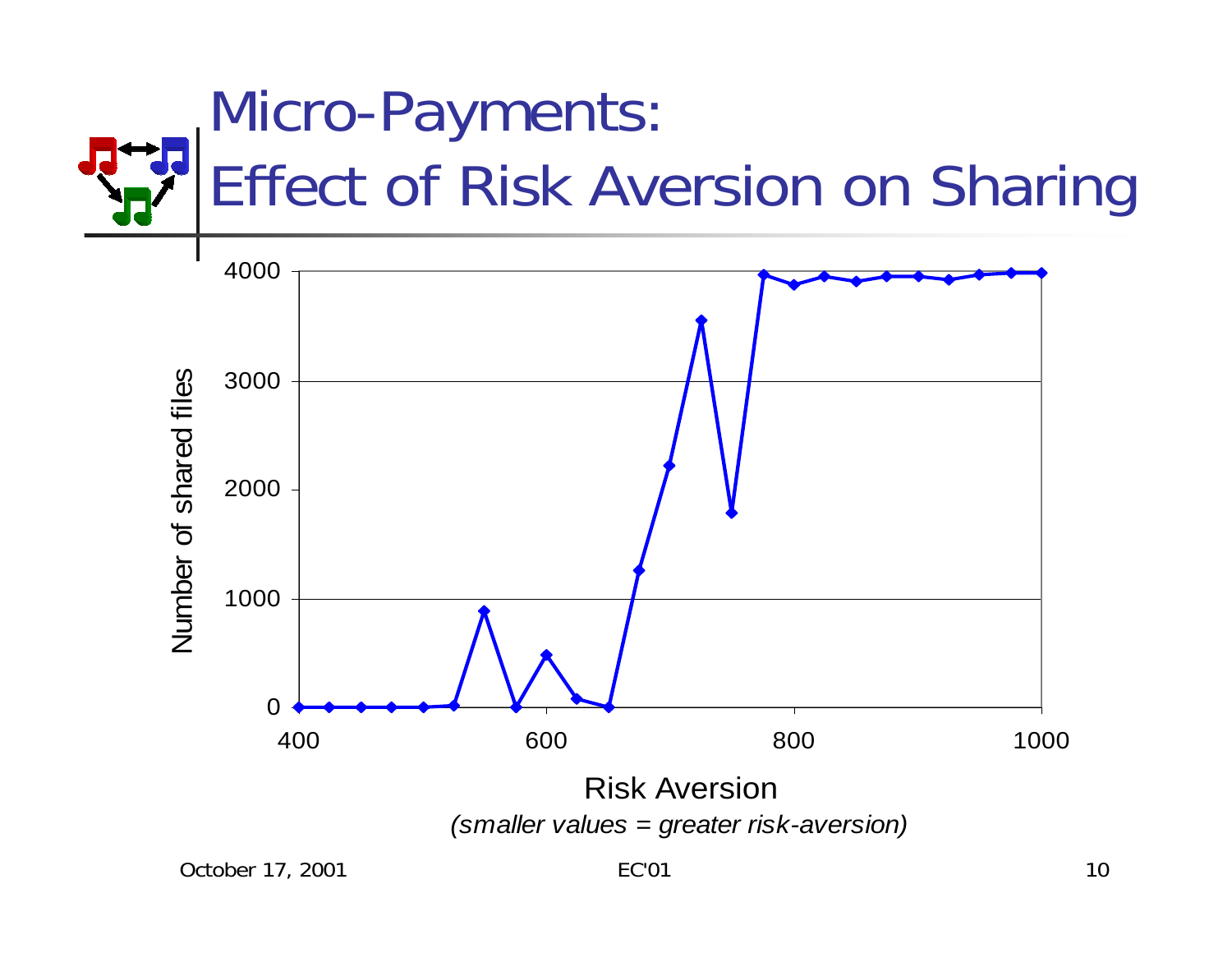



**Proportion of altruistic a g e nts**